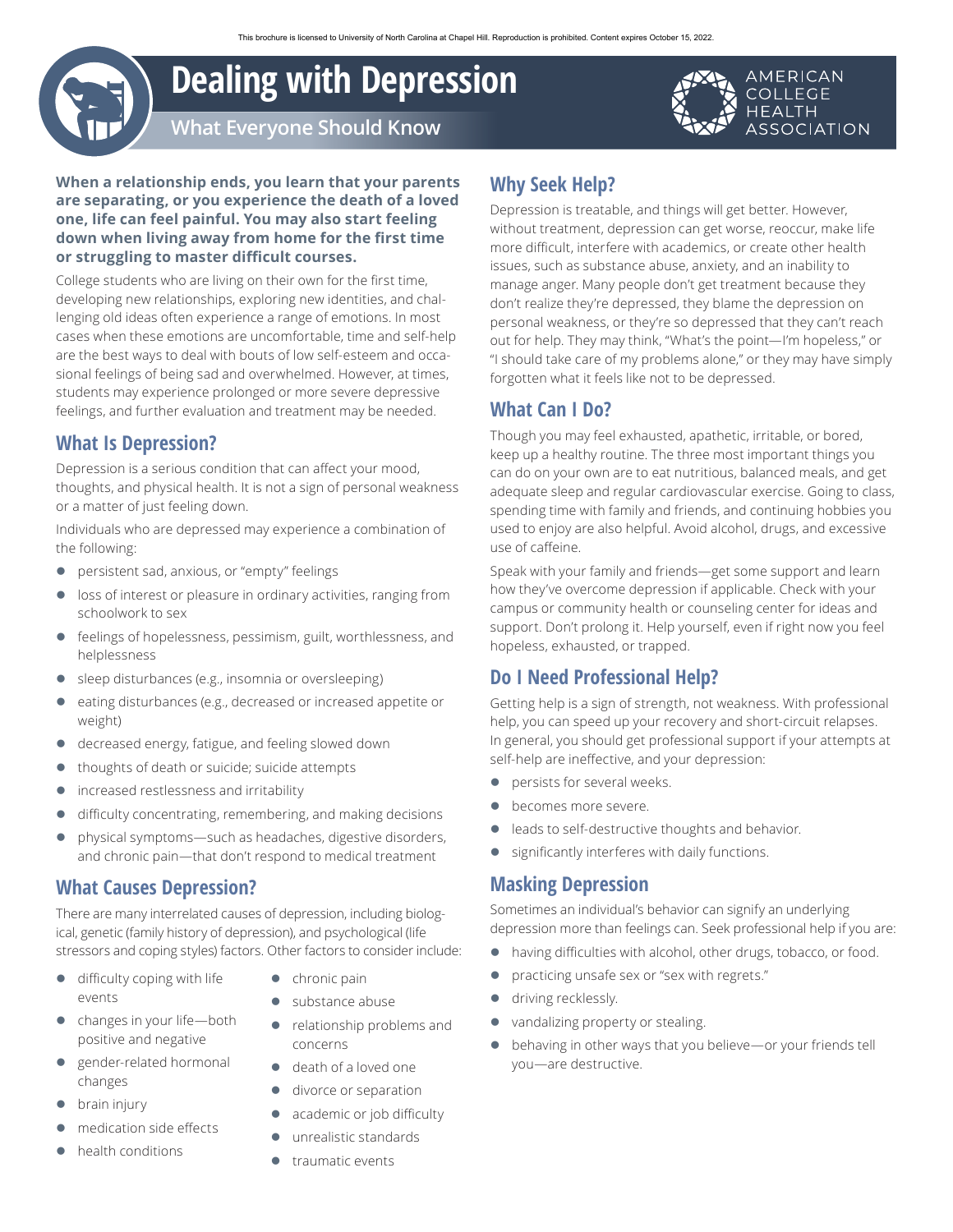## **If You Feel Suicidal**

If you think that life isn't worth living anymore, and you are thinking of acting on these feelings, ask for help. Suicidal feelings can be intense, and talking with a close friend, relative, counselor, or member of the clergy will give you some relief from the pain and help the thoughts and feelings pass. Suicide hotlines are also available (see "For More Information" below).

## **Helping Someone Who Is Depressed**

You aren't responsible for your friend's depression, but you may use the following suggestions to assist a friend in need:

**Listen.** Allow your friend to express their feelings. Although you may be tempted, don't try to give advice or take charge. Just listen.

**Be honest and direct.** Speak directly to your friend and share your concerns. Be specific: if a friend's behavior or comments frighten you, say so. Don't try to be superficially cheerful, but do reassure your friend that depression is treatable and offer alternatives that are available.

**Be supportive.** Don't deny or minimize your friend's pain. Don't try to talk your friend out of any feelings or make judgmental comments about them. Avoid labeling your friend.

**Show that you care.** Stay in touch and stay interested. Be patient. Offer to assist a friend in making a call to a mental health professional.

**Turn off distractions.** Turn off your cell phone, iPod, computer, etc., when talking to your friend. Give them your full and undivided attention.

**Know your limits.** If you start feeling angry or frustrated because your friend doesn't seem to be listening or changing, explain that you need time and will continue the conversation later. You may find that short, periodic discussions work best.

If you have a friend who you believe is denying a serious depression, you may want to speak with a mental health professional for assistance. Let your friend know you're concerned. Be genuine while asking your friend whether they are depressed and continue asking questions that encourage honesty. Keep an open mind about how your friend evaluates their situation and use the listening skills listed above.

# **How Do You Know If a Friend Is Suicidal?**

There is no foolproof checklist for identifying a suicidal person. Suicide, like most human behavior, is impossible to predict. Suicidal thoughts, statements, or gestures are always serious. Get professional help immediately, even if you don't think your friend truly wants to die. A suicidal gesture is serious and may accidentally result in permanent injury or death.

## **Warning Signs of a Suicide Attempt**

Warning signs that a person may be preparing for a suicide attempt include:

- **•** directly or indirectly threatening to hurt oneself or talking about wanting to hurt or kill oneself.
- displaying the symptoms of serious depression listed in this brochure.
- increasing use of alcohol or other drugs and increasingly engaging in high-risk activities such as reckless driving or physical fights.
- $\bullet$  getting the means for killing oneself (e.g., buying a gun, stocking up on sleeping pills).
- expressing feelings of hopelessness or having no purpose or reason to live.
- giving away possessions.
- statements indicating a desire to "get even" with significant others.
- **•** discussing death or dying, the hereafter, wills, and other legal matters related to death.

In addition, studies have shown that people who have attempted suicide in the past are at risk for repeating an attempt, and people who have relatives who attempted suicide are often more likely to make attempts.

# **Helping a Friend Who Is Suicidal**

Use the listening skills described in the section on helping a depressed friend, but don't back off. In addition:

- Ask your friend if they are thinking about killing themselves. Ask directly, even though it might feel awkward. Your question will relay that you understand the seriousness of your friend's struggle.
- **•** Explain to your friend that you're concerned about the situation.
- Find out if your friend has a specific plan for committing suicide and how far they have gone in carrying it out. Remove any means available (e.g., guns, knives, pills).
- Let your friend know the importance of getting help and that treatment can really make a difference.
- **•** Get your friend professional help immediately. Contact your college counseling center, a suicide prevention hotline, hospital emergency room, or local crisis center.
- Make an agreement with the person that they will not attempt suicide.
- Check in with your friend to continue to see how they are doing.

Some things **not** to do:

- Don't assume the situation will take care of itself.
- **•** Don't leave your friend alone.
- Don't be sworn to secrecy.
- **•** Don't act shocked or surprised by what your friend says.
- Don't challenge, dare, or use verbal shock treatments.
- Don't argue or debate moral issues.
- **•** Don't offer alcohol or drugs to cheer up your friend.

Once the immediate crisis is over, encourage your friend to get follow-up care. Keep in mind that a quick recovery from suicidal feelings may be your friend's attempt to deny—consciously or unconsciously—the intensity of the depression and that the suicidal feelings may return.

Trying to help someone who is suicidal can be scary. Consider getting professional advice and support for yourself. And remember that you are not responsible for the impossible—you can encourage a friend to get professional help, but you cannot stop someone intent on committing suicide.